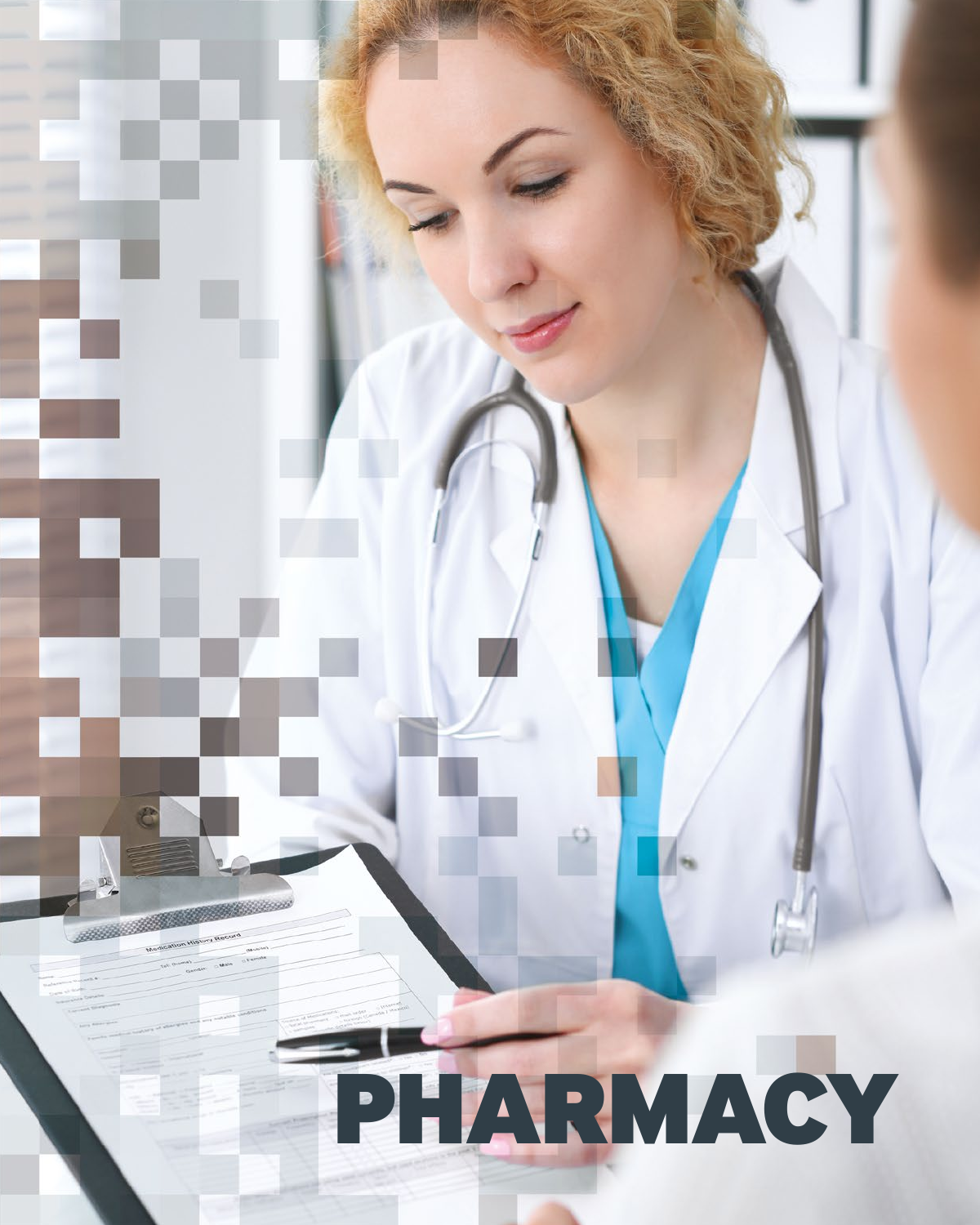

**TONY EVANS Head of Pharmacy**

**Buyer profiles continued to evolve as the market saw a lull in appetite from larger multiple and corporate operators.** *Demand remains strong across the major conurbations, particularly in London, the South East, the North West and the central belt of Scotland, evidenced by strong offers and rising multiples of profit.*

#### **MARKET OVERVIEW**

2018 saw more pharmacies come to the market in England, largely driven by the combined ongoing impacts of the DHSC funding cuts, the Category M clawback, and supply and pricing issues, despite some closures, as corporate and multiple operators rationalised their estates to remove nonperforming assets. Wales and Scotland, relatively few pharmacies changed hands due to a more stable funding environment. As a result, where opportunities did come to market, competitive interest was generated, driving premium prices above those achieved for equivalent pharmacies across the border in England.

Buyer profiles continued to evolve as the market saw a lull in appetite from larger multiple and corporate operators, This was partly as a result of concerns over the squeeze in cash flow that funding pressures created, whilst others took the decision to focus on fully integrating acquisitions made in prior years before embarking on further growth. This led to a shift in activity towards smaller multiple operators, more independent contractors and first-time buyers. In 2018, we saw an 11% increase in the number of pharmacy applicant registrations. The breakdown in buyer type has remained relatively consistent with around 80% of buyers being either firsttime buyers or new entrants to the market, largely made up of pharmacy managers and locums disenchanted by employment and associated pressures.

#### **GOVERNMENT FUNDING**

The largely anticipated announcement in late October 2018 that the 2018/19 global funding settlement for England would remain virtually unchanged was met with disappointment. As a result, operators anticipated increased cost pressures associated with the implementation of the Falsified Medicines Directive in February 2019, the three-pence reduction in the Single Activity Fee and further increases in the National Living Wage announced in the 2018 Autumn Budget.

At the same time, following a brief respite after the 2017/18 £180 million Category M clawback came to an end in July, the PSNC announced it had agreed a further clawback of £50 million to be taken in five monthly instalments from November 2019. It is hoped that its completion in March will put an end to clawbacks based on historic overperformance.

Purchasers will seek comfort in the fact that with average deal times of approximately four to six months, most pressure will have already been borne by incumbent operators. Optimistic about a more supportive settlement for 2019/20, we anticipate that buyer confidence in 2019 will remain at similar levels to those witnessed in 2018.

By contrast, the Governments in Wales and Scotland adopted more collaborative approaches to pharmacy services and appear to more openly recognise the vital role pharmacies play in delivering primary care. With the Governments of both Wales and Scotland providing additional funding early in the financial year, pharmacies across the borders, whilst not immune to pressures, benefit from a far steadier market environment.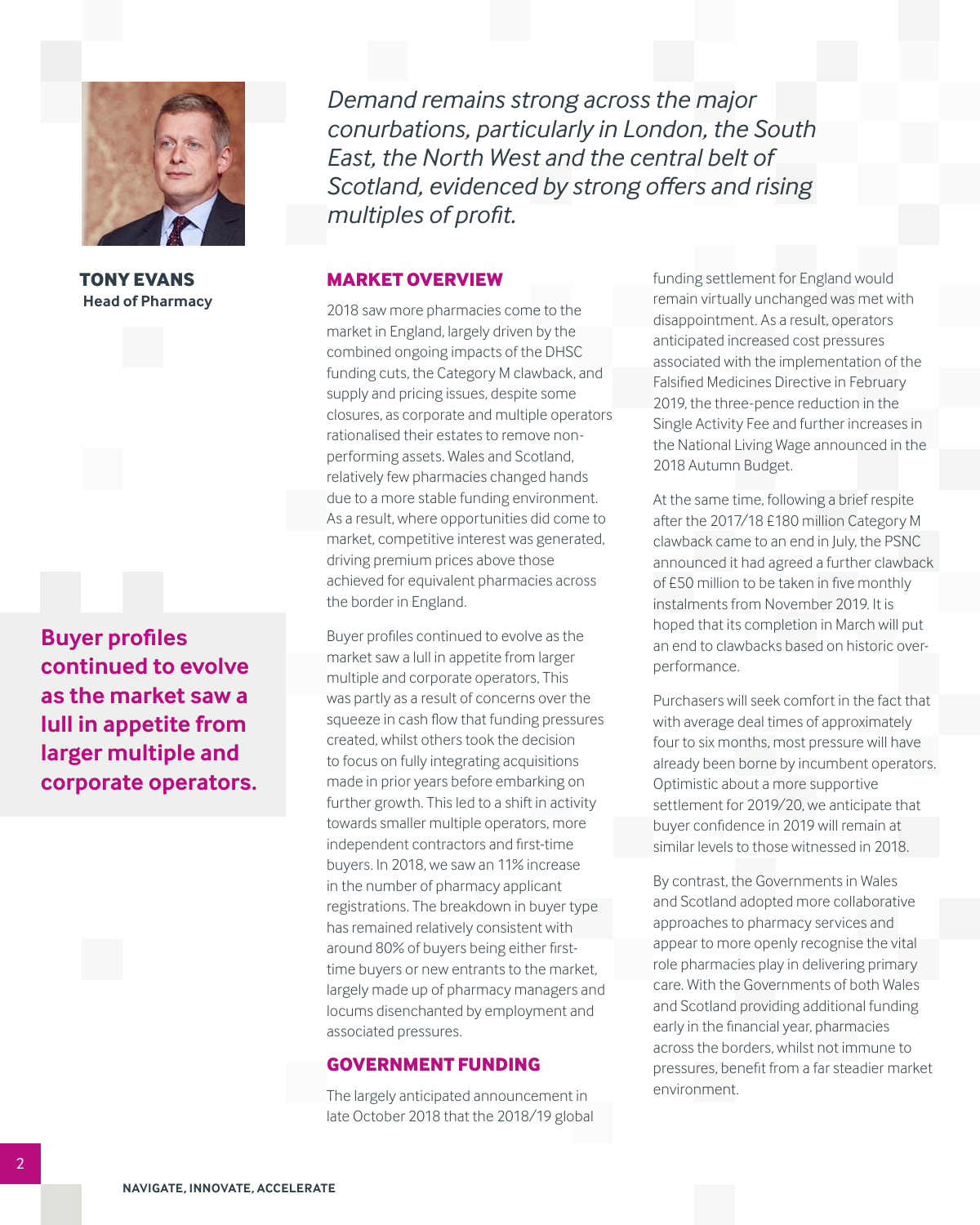



In Northern Ireland, following uncertainty surrounding funding over recent years and the continued efforts of the Community Pharmacy Northern Ireland (CPNI), it was announced that the sector would see additional funding awarded for 2018/19 and 2019/20. Whilst below that outlined in the Cost of Service Investigation for Community Pharmacy in Northern Ireland (COSI), the Department of Health has indicated that additional transformation funding will be made available to the sector. This will be regarded as positive news for the sector and will inject momentum into the market, as confidence for the future returns.

#### **DISPENSING AND SERVICE ACTIVITY**

Analysis of the NHSBSA dispensing data for 2017/18 shows that average monthly dispensing remained relatively static in comparison to prior years at c. 7,300 items. Further analysis highlights that despite the funding cuts and associated cash flow pressures, many contractors failed to fully capitalise on service income available through Medicine User Reviews (MURs) and the New Medicines Service (NMS). On average, contractors lost out on an estimated £3,200 of MUR income and depending on payment thresholds achieved, approximately £9,000 of NMS activity per pharmacy, with independent contractors fairing the worst.

#### **BREXIT**

Having already reported a reduction in the number of EEA and overseas pharmacists, any further reduction may result in a shortage of pharmacists, which could increase wages and cost pressures.

Sourcing medicines from around Europe, the UK pharmacy sector is dependent on a free trade agreement with the EU. Should the Brexit deal agreed disrupt or completely sever free trade, the supply of drugs could be severely affected, leading to price increases that would in turn impact gross margins. Discussions have already pointed to the potential stockpiling of drugs to mitigate the disruption of supply. The value of the pound following Brexit could also potentially increase the cost of imports, contributing to cost pressures on drug suppliers and ultimately retail pharmacies.

As we progress into 2019, supply issues have already been reported by the NPA. In February readiness of potential supply disruption, the Government has implemented The Human Medicines (Amendment) Regulations 2019 order, which includes provisions to allow pharmacists to dispense an alternative in accordance with a 'serious shortage protocol,' rather than that prescribed by GPs.



### **CASE STUDY**

#### **Alchem Pharmacy and Alchem Healthcare, Gloucester**

In April 2018, a pair of pharmacies trading as Alchem Pharmacy and Alchem Healthcare in Gloucester were sold through Christie & Co. One was a substantial health centre pharmacy, whilst the other, a community pharmacy, traded nearby and serviced a number of care homes and MDS patients. After a short marketing campaign, the sale was agreed to a regional multiple operator off an asking price of £2,300,000.